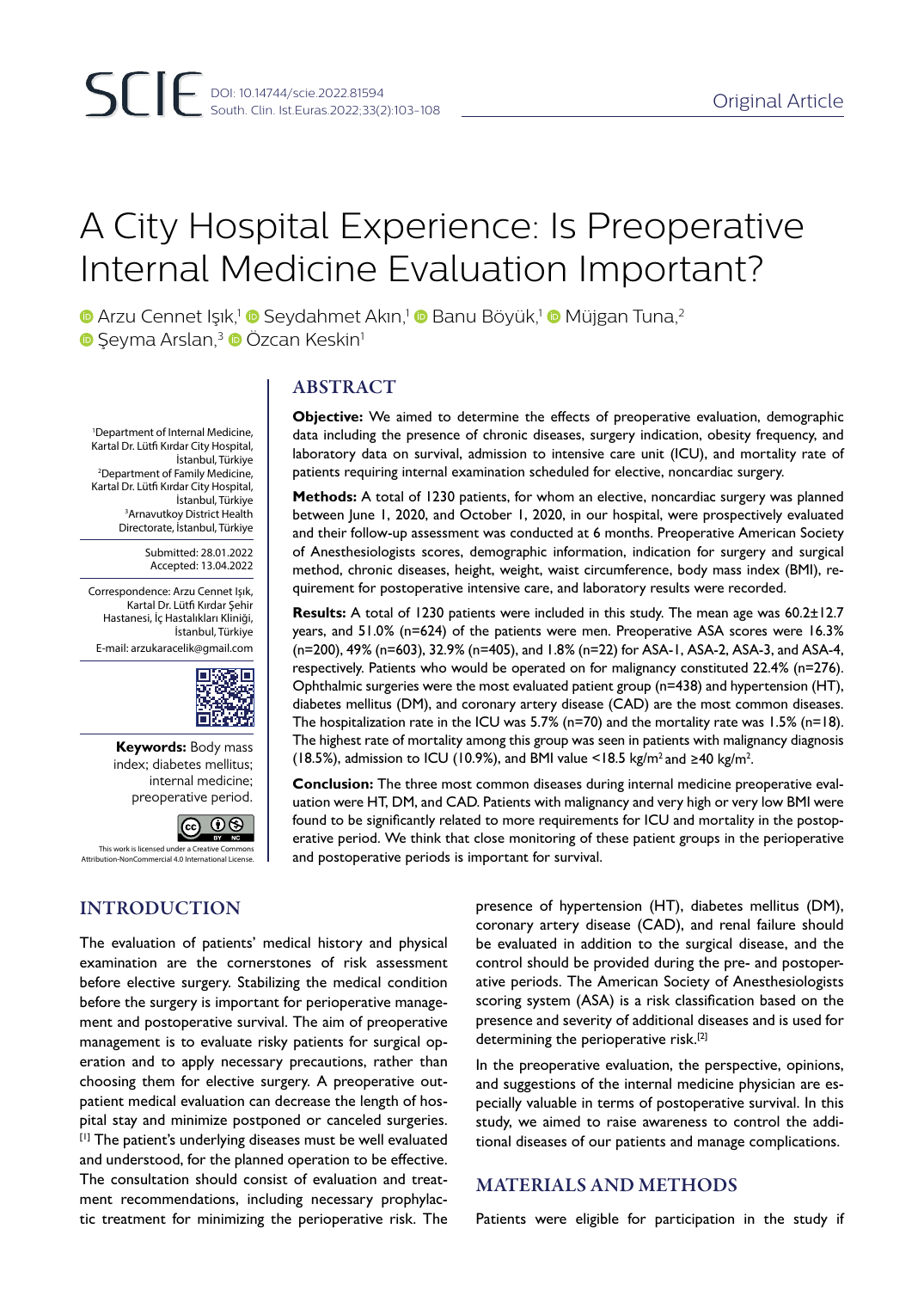they were referred by a surgeon for internal medicine evaluation before scheduled elective surgery. A total of consecutive 1345 patients, who applied to the internal medicine outpatient clinic between June 01, 2020, and October 01, 2020, and elective surgery were approved, were prospectively evaluated. Demographic information, preoperative ASA scores, chronic diseases, laboratory results, the requirement for intensive care, and mortality were recorded. A medical consult was defined as a note in the chart from an internist, other than the admitting history and physical, dated within 30 days of scheduled surgery. The patients were evaluated in terms of HT, DM, thyroid functions, obesity, and CAD. The medical histories of the patients, such as the drugs, diagnoses, and chronic diseases, were checked through databases called "e-Nabız," belonging to the Ministry of Health. Laboratory and radiological examinations of the patients were evaluated at the time of admission. New laboratory and radiological tests were requested for the patients deemed necessary. The drug doses of the patients were adjusted, and they were recalled for reevaluation. A note was written to the surgeon over the system for the patients who were ready for the operation after the interventions. The points that surgeons and anesthesiologists should be attended to before, during, and after surgery were specified.

For statistical analysis of the data, Statistical Package for the Social Sciences program (SPSS), version 24.0 was used. The data were presented as mean and standard deviation for continuous variables and percentage for discrete variables. The conformity of the data to the normal distribution was tested, and the independent group test was used for the data with normal distribution. The Mann–Whitney U test was used for data without normal distribution. The Chi-squared test was used to clarify the association between discrete data and other variables. For statistical significance, a p-value below 0.05 with a confidence interval (CI) of 95% was considered significant. Ethics committee approval was obtained from the Kartal Dr. Lütfi Kırdar City Hospital.

### RESULTS

A total of 115 approved patients were not operated on due to the decision of the surgery departments. Among 1230 patients, 50.7% were male (n=624), and the mean age was 60.2±12.96 years. Demographic characteristics, ASA scores, underlying diseases, and type of anesthesia are shown in Table 1. Mortality has developed in 18 patients (1.5%) during the follow-up at the intensive care unit (ICU) including 22.8% of 35 male patients and 28.5% of 35 female patients. The mortality rate was higher in female patients. While the mean age was 68.58±9.95 years in surviving cases, it was 59.9±12.67 years in deceased patients. The difference between the mean ages was statistically significant (p<0.001). In the classification made with the ASA scoring system, the rate of admission to the postoperative ICU was highest in ASA-4 patients with a rate of 45.5% and lowest in ASA-1 patients with a rate of 1%.

When chronic diseases were evaluated, the rate of HT, DM, CAD, hypothyroidism, hyperthyroidism, and neurological disease was 55.8% (n=686), 40.9% (n=503), 23.7% (n=292), 13.1% (n=161), 2% (n=24), and 3.6% (n=44), respectively. The main methods of anesthesia were general anesthesia, local anesthesia, and epidural anesthesia, with the rate of 61.4% (n=756), 36.1% (n=445), and 2.3% (n=29), respectively. Preoperative ASA scores were 16.3% (n=200), 49% (n=603), 32.9% (n=405), and 1.8% (n=22) for ASA-1, ASA-2, ASA-3, and ASA-4, respectively (Table 1). Among these patients, gynecology, general surgery, orthopedics and traumatology, ear– nose–throat, urology, plastic and reconstructive surgery, and neurosurgery operations were planned with a rate of 1.7% (n=21), 6.5% (n=80), 0.8% (n=10), 2% (n=24), 5.8% (n=71), 2.6% (n=32), and 0.9% (n=11), respectively. While malignant operations were mostly planned in general surgery and least neurosurgery, benign operations were planned mostly in ophthalmology and least in cardiovascular surgery (Table 2).

Body mass index (BMI) was calculated with the formula BMI=body weight/height<sup>2</sup> (kg/m<sup>2</sup>), and waist circumference was accepted as high when ≥94 cm in men and ≥80 cm in women.<sup>[5]</sup> The average BMI value was 26.4±3.12 kg/m<sup>2</sup>, and waist circumference was 86.0±9.9 cm. While the rate of hospitalization in the ICU was 5.7% (n=70), the mortality rate was 1.5% (n=18). The highest rate of mortality among this group was seen in patients with malignancy diagnosis (18.5%), admission to ICU (10.9%), and BMI value <18.5  $\text{kg/m}^2$  and  $\geq$  40 kg/m<sup>2</sup> (Table 3). When the appropriate level of hemoglobin for surgery was evaluated as ≥12 mg/dL in women and ≥13 mg/dL in men, the mean hemoglobin value was found to be 13.1 mg/dL in all groups.

| Table I.<br>Clinical and demographic characteristics of<br>patients |             |              |                 |  |  |
|---------------------------------------------------------------------|-------------|--------------|-----------------|--|--|
|                                                                     | $\mathbf n$ | %            | Mean+SD         |  |  |
| Age (years)                                                         |             |              | $60.2 \pm 12.7$ |  |  |
| Male                                                                | 624         | 50.7         |                 |  |  |
| ASA I                                                               | 200         | 16.3         |                 |  |  |
| ASA <sub>2</sub>                                                    | 603         | 49           |                 |  |  |
| ASA <sub>3</sub>                                                    | 405         | 32.9         |                 |  |  |
| ASA <sub>4</sub>                                                    | 22          | 1.8          |                 |  |  |
| General anesthesia                                                  | 827         | 61.4         |                 |  |  |
| Local anesthesia                                                    | 486         | 36.1         |                 |  |  |
| Epidural anesthesia                                                 | 32          | 2.3          |                 |  |  |
| Hypertension                                                        | 686         | 55.8         |                 |  |  |
| Diabetes mellitus                                                   | 503         | 40.9         |                 |  |  |
| Hyperlipidemia                                                      | 264         | 21.5         |                 |  |  |
| Hypothyroidism                                                      | 6           | 13.1         |                 |  |  |
| Hyperthyroidism                                                     | 24          | $\mathbf{2}$ |                 |  |  |
| Coronary artery disease                                             | 292         | 23.7         |                 |  |  |
| Neurological disease                                                | 44          | 3.6          |                 |  |  |
| Malignancy                                                          | 276         | 22.4         |                 |  |  |

ASA: American Society of Anesthesiologists score; SD: Standard deviation.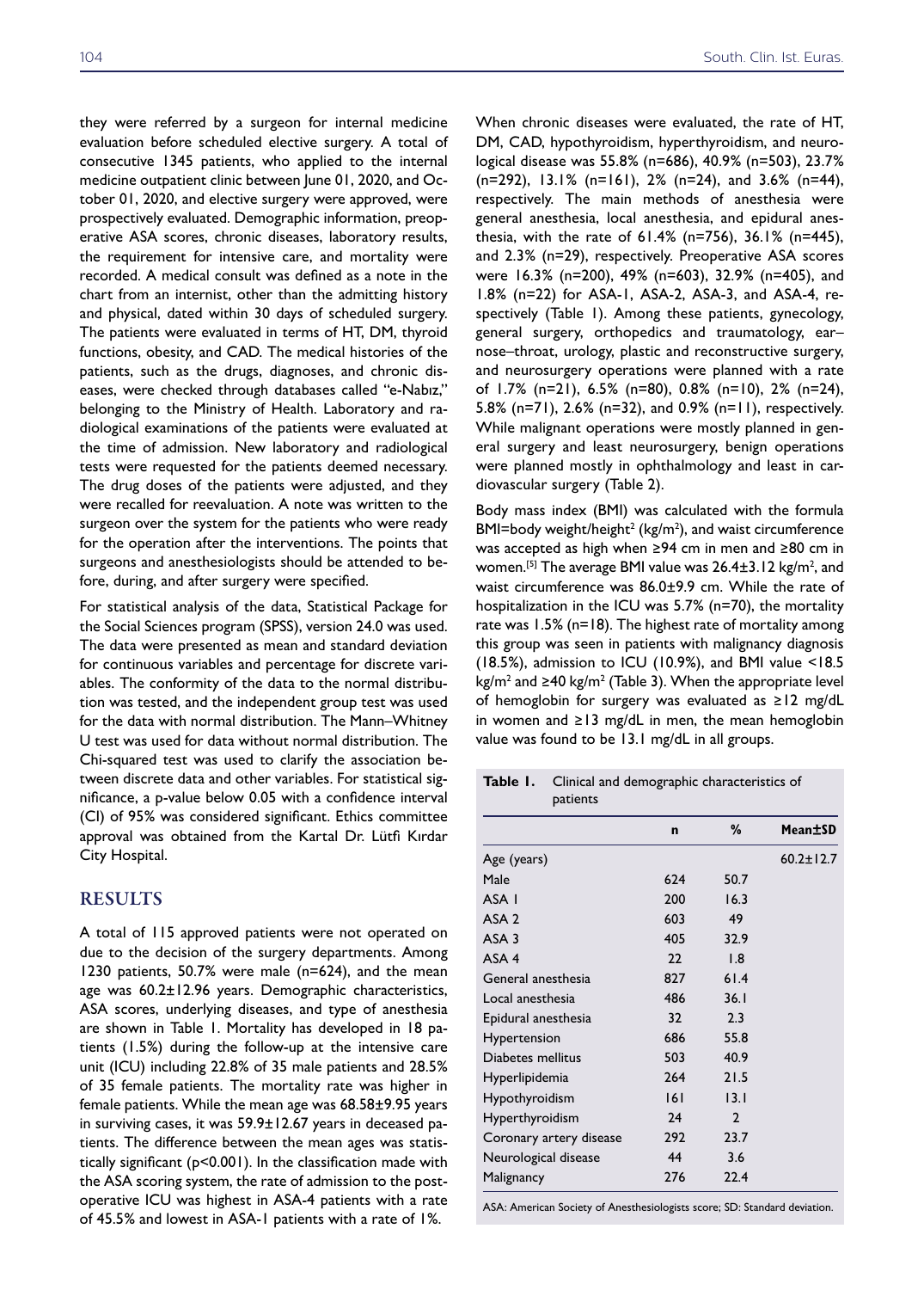**Table 2.** Surgical distribution of patients

|                            | $\mathbf n$ | %             |
|----------------------------|-------------|---------------|
| Malign operations          |             |               |
| Neurosurgery               | П           | 0.9           |
| Ear-nose-throat            | 24          | $\mathcal{P}$ |
| Orthopedics                | 10          | 0.8           |
| Plastic and reconstructive | 32          | 2.6           |
| Urology                    | 71          | 5.8           |
| Gynecology malign          | 21          | 17            |
| General surgery malignancy | 80          | 6.5           |
| Benign operations          |             |               |
| Neurosurgery               | 42          | 3.4           |
| Plastic and reconstructive | 25          | $\mathcal{P}$ |
| Urology                    | 67          | 5.4           |
| Cardiovascular surgery     | 5           | 0.4           |
| Ear-nose-throat benign     | 42          | 3.4           |
| Gynecology                 | 93          | 76            |
| Ophthalmic surgery         | 438         | 35.6          |
| General surgery            | 201         | 16.3          |
| Diabetic foot surgery      | 21          | 1.7           |
| Orthopedics                | 47          | 3.8           |

**Table 3.** Mortality rates of BMI and chronic diseases

|                          | $\mathbf n$  | %    | p              |
|--------------------------|--------------|------|----------------|
| BMI ( $\text{kg/m}^2$ )  |              |      |                |
| < 18.5                   | ı            | 33.3 | < 0.001        |
| $18.5 - 24.9$            | 20           | 8.7  | NS             |
| $25 - 29.9$              | 19           | 3.5  | N <sub>S</sub> |
| $30.0 - 39.9$            | $\mathbf{2}$ | 9.6  | NS             |
| $\geq 40$                | ı            | 40   | < 0.001        |
| Chronic diseases         |              |      |                |
| Hypertension             | 36           | 5.8  | 0.179          |
| Diabetes mellitus        | 44           | 6.4  | 0.219          |
| Hyperlipidemia           | 19           | 7.2  | 0.233          |
| Hypothyroidism           | 8            | 5    | 0.671          |
| Hyperthyroidism          | ı            | 4.2  | 0.745          |
| Coronary artery dis-ease | 20           | 6.8  | 0.328          |
| Neurological disease     | ı            | 2.3  | 0.319          |
| Malignancy               | 51           | 18.5 | < 0.001        |

BMI: Body Mass Index; NS: Not significant. P<0.01.

## DISCUSSION

In our study, it was determined that internal medicine consultation was mostly performed for HT with a rate of 55.8% (n=686). As HT is the most common disease, cases can be determined by preoperative consultations, and complications such as mortality and ICU admission in the postoperative period can be predicted. The evaluation was needed for regulating DM with a rate of 40.9% (n=503), and preoperative recommendations are least commonly needed for hypothyroidism with a rate of 2% (n=24). In the preoperative evaluation, ophthalmology was the branch that asked for preoperative advice at most 35.6% (n=438). Additionally, it was observed that the operations performed due to malignancy were most frequently performed by general surgery 6.5% (n=80).

In a study for the preoperative management of HT, high diastolic pressure (≥90 mmHg) has been shown to be associated with increased postoperative mortality and diastolic HT is a more powerful cardiovascular risk factor than systolic HT up to the age of 50. However, systolic blood pressure is a more powerful risk factor above this threshold.[3] A patient with HT can be managed safely during the surgery period by continuing the treatment with appropriate drugs in the pre- and postoperative periods and by careful monitoring.<sup>[4]</sup> In our study, 55.8% of our patients were diagnosed with HT in addition to their current disease, and their follow-up was provided with our pre- and postoperative treatment recommendations. While 6.4% of our patients diagnosed with HT required postoperative ICU follow-up, mortality has developed in 4.1% of them. European guidelines suggest that surgery can be postponed for further evaluation in patients with HT when blood pressure readings are consistently above 180 mmHg systolic or 110 mmHg diastolic.<sup>[5]</sup> Our study excluded patients with a postponed surgical decision or further evaluation because of nonregulated HT, and all our study patients were regulated with current treatment modalities.

In the preoperative evaluation of patients with DM, hyperglycemia should not be a reason for the cancelation of the surgical procedure, and preoperative blood sugar regulation and safe anesthesia should be provided. The cancellation of surgical procedure should not be considered in hyperglycemic patients with Type 1 DM unless diabetic coma is present, and blood sugar regulation should be maintained with insulin.<sup>[6]</sup> Insulin dose adjustment according to the level of glucose and strict blood glucose monitoring are essential in the perioperative period. Major surgical procedures and poor-controlled diabetes require hourly blood glucose measurement. HbA1c > 8% indicates poor metabolic control with a worse-than-expected surgical outcome. The therapeutic regimen may affect the management of anesthesia in patients with DM, and therefore pharmacological regimen and management principles such as details of treatment, drug type, and dose should be determined.[7]

While the rate of diabetic patients was 40.9%, the rate of those who had planned to have an operation due to diabetic foot was 1.7% in our study. In their follow-up, the rate of admission to the postoperative ICU was 6.8% and mortality was 4.6% in patients with diabetes. The cases followed in the ICU constituted a very heterogeneous group, and some prognostic factors specific to the primary disease were present in addition to general factors that affect the mortality.<sup>[8]</sup> Targeting HbA1c value < $6.5\%$ while managing preoperative glucose will decrease postoperative surgical complications such as wound infections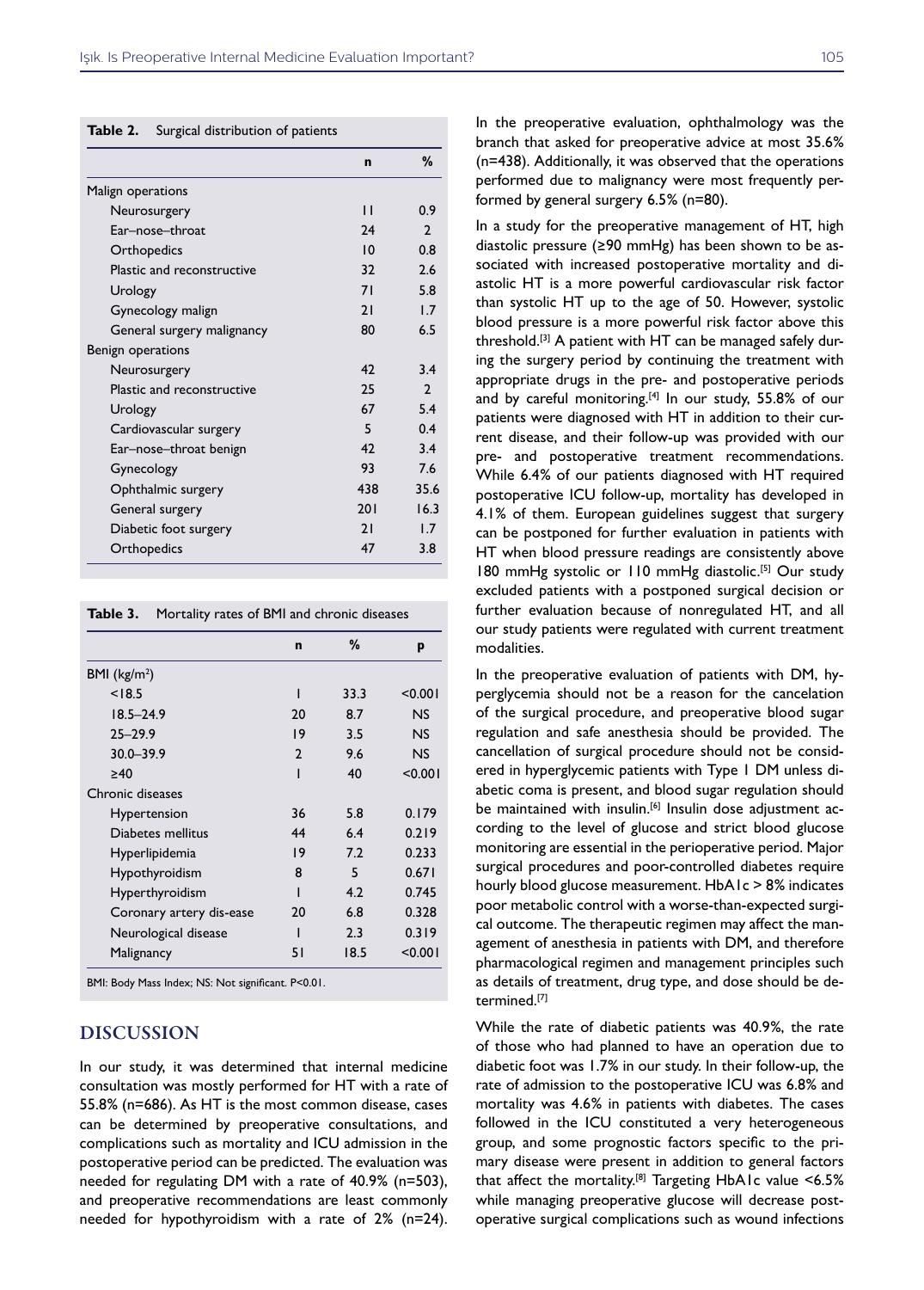and exudates. Additionally, the optimization of nutritional status and psychological well-being should be ensured. High HbA1c is related to the higher perioperative level of glucose and is an independent risk factor for increased mortality in patients with preoperative hyperglycemia undergoing noncardiac, nonvascular surgical procedures, and elective surgical procedures should be delayed if HbA1c is ≥9.[6] The average value of HbA1c was 6.4% in our study and our patients did not experience any major complications after surgery due to our recommendations.

Hypothyroidism can systemically produce changes in the normal physiology of each organ system and facilitate low metabolism in hemodynamics, heart, respiratory, and kidney functions. In terms of thyroid functions, 13.1% of our patients were diagnosed with hypothyroidism and 2% with hyperthyroidism, and all our patients were under treatment. The rate of mortality was 3.7% in patients with hypothyroidism diagnosis and 8.3% in patients with hyperthyroidism diagnosis. It is recommended to plan the elective surgical procedures for hypothyroid and hyperthyroid cases when thyroid functions reach normal limits. Additionally, it was recommended to plan the operation with the precautions and treatment to be taken to prevent/ minimize postoperative complications when an emergency operation is required, and its postponement is inappropriate for the case.<sup>[9]</sup>

Obesity can cause numerous medical conditions, including HT, dyslipidemia, DM, ischemic heart disease, stroke, osteoarthritis, obstructive sleep apnea, and some types of cancer. Anesthesiologists can optimize the probability of a good outcome by identifying and intervening factors that may increase the risk of perioperative complications. [10] The evaluation of abdominal obesity in our patients showed that postoperative ICU follow-up is required in 4.8% of female patients with waist circumference ≥94 cm, and the mortality rate was 1.8% among these patients. However, postoperative ICU follow-up is required in 4.8% of female patients with waist circumference ≥80 cm, and the mortality rate was 2.8% among these patients.

A relationship is present between nutritional status and postoperative mortality–morbidity in major operations. Perioperative management of obesity and obese patients is important. In obese patients (BMI >40 kg/m<sup>2</sup>), thromboembolic events that may develop, especially in the postoperative period, are effective on mortality and morbidity. [11] According to our BMI results, the rate of admission to ICU and mortality are statistically significantly higher in patients with BMI <18 .5 and  $\geq$ 40 (p<0.001). In a study evaluating the effect of BMI values of patients who underwent colorectal surgery on surgical results, the risk of postoperative complications increased in underweight and morbid obese patients when compared with patients who had normal BMI.[12] In another study, obesity was determined as an independent risk factor for perioperative morbidity, and morbid obesity was determined as a risk factor for mortality.[13] Similar to our results, it was concluded in a study evaluating patients who underwent surgery for gastrointestinal malignancy that overweight and obese patients were at risk of major postoperative complications compared with those with normal weight.<sup>[14]</sup>

The rate of mortality (10.9%) and ICU admission (18.5%) were increased in our patients who were scheduled for surgery with the diagnosis of malignancy (p<0.001). In another study, the rate of complications after major gastrointestinal surgery is high, similar to our study.[15] Underlying comorbid conditions and diseases should be carefully defined to decrease preoperative risk because it is related to early postoperative mortality after gastrointestinal cancer resection in another study.[16]

Preoperative anemia (hemoglobin <13 g/dL in males, <12 g/ dL in nonpregnant females) is related to increased perioperative morbidity and mortality. A standardized approach is needed for blood transfusion risks and detection, assessment, and management of anemia.<sup>[17]</sup> In our study, the mortality rate of female patients with anemia was  $8.3\%$  (n=14) (p<0.001), while the mortality rate of male patients was 8% (n=14) (p<0.001), which was statistically significant. In the group with normal hemoglobin values, the mortality rate was 1.1% (n=5) in female patients and 2.2% (n=10) in male patients. Anemia is related to survival. It can be used as an alert in identifying high-risk patients.<sup>[18]</sup> Surgical patients with anemia are at higher risk of morbidity and mortality, and therefore detection and treatment of anemia before the surgery is particularly important. Higher inhospital mortality, longer hospital stays, and more intensive care admission were observed in patients with moderate or severe preoperative anemia. In a recent meta-analysis, it was shown that patients with anemia were at risk of major adverse outcomes, including mortality, in 24 observational studies (949,445 patients) comparing outcomes after major surgery, including heart surgery, in patients with and without preoperative anemia.<sup>[17,19]</sup>

It has been shown that quitting smoking 8 weeks before surgery reduces the risk of pulmonary complications, and quitting smoking 4 weeks before surgery significantly reduces complications.<sup>[20]</sup> When we evaluated the ratio of smoking among our patients with mortality, the rate of mortality was 4.4%. In a study, pulmonary and cardiovascular complications and surgical site infections were found to be a mediator of smoking-related 6-month and 1-year mortality. Therefore, interventions for quitting smoking, preventing complications, and early treatment might help decrease postoperative mortality after elective surgery.<sup>[21]</sup>

#### **Limitations**

The most important strength of our study is the prospective design and presence of no other studies in the field of internal medicine, including the same number of patients in our country. Besides, this study is completely reliable since all patient data were accessed from the hospital patient registry and national data system. One of our limitations is not reflecting the general population, and the presence of patients diagnosed with malignancy mostly consisted of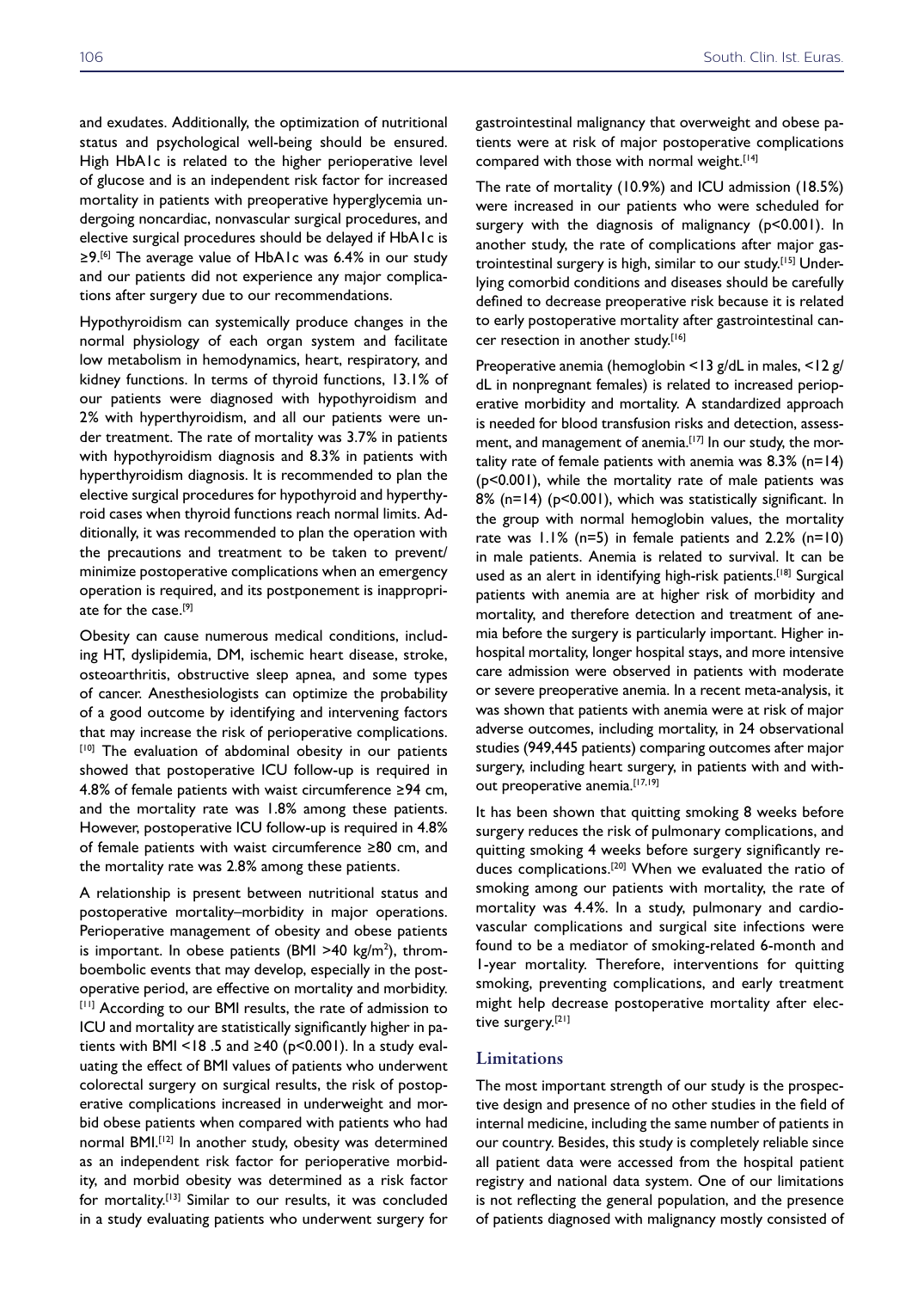cases originating from general surgery and gastrointestinal system because of including patients originating only from Kartal province. Preoperative evaluations of orthopedics and traumatology cases were generally performed during their hospitalization in our hospital, and major cardiac surgery cases were not hospitalized. As smoking status may change with time, future status changes could not be reflected. There is a need for further studies with large sample groups.

#### **CONCLUSION**

The perspective, opinions, and recommendations of the internal medicine physicians during preoperative evaluation are particularly valuable for postoperative survival. Patients with anemia, malignancy, and increased or decreased BMI during internal medicine evaluation constitute risky groups in terms of the need for intensive care and development of mortality. Pre- and postoperative close followup of these patients is important in terms of prognosis.

#### Ethics Committee Approval

This study approved by the Kartal Dr. Lütfi Kırdar City Hospital Clinical Research Ethics Committee (Date: 06.08.2020, Decision No: 2020/514/184/12).

Informed Consent

Prospective study.

Peer-review

Internally peer-reviewed.

#### Authorship Contributions

Concept: A.C.I., S.A.; Design: A.C.I., S.A., Ö.K.; Supervision: B.B., Ö.K.; Fundings: A.C.I., M.T.; Data: A.C.I., M.T., Ş.A.; Analysis: Ş.A., S.A., B.B., A.C.I.; Literature search: A.C.I., S.A., Ö.K.; Writing: A.C.I., M.T.; Critical revision: A.C.I., S.A., Ö.K., B.B.

#### Conflict of Interest

None declared.

#### **REFERENCES**

- 1. Macpherson DS, Lofgren RP. Outpatient internal medicine preoperative evaluation: a randomized clinical trial. Med Care 1994;32:498– 50[7. \[CrossRef \]](https://doi.org/10.1097/00005650-199405000-00008)
- 2. Barnett S, Moonesinghe SR. Clinical risk scores to guide perioperative management. Postgrad Med J 2011;87:535-41. [CrossRef]
- 3. Franklin SS, Larson MG, Khan SA, Wong ND, Leip EP, Kannel WB, et al. Does the relation of blood pressure to coronary heart disease risk change with aging? The Framingham Heart Study. Circulation 2001;103:1245[–9. \[CrossRef \]](https://doi.org/10.1161/01.CIR.103.9.1245)
- 4. Laslett L. Hypertension. Preoperative assessment and perioperative management. West J Med 1995;162:215–9.
- 5. Kristensen SD, Knuuti J, Saraste A, Anker S, Bøtker HE, Hert SD, et

al. 2014 ESC/ESA Guidelines on non-cardiac surgery: cardiovascular assessment and management: The Joint Task Force on non-cardiac surgery: cardiovascular assessment and management of the European Society of Cardiology (ESC) and the European Society of Anaesthesiology (ESA). Eur Heart J 2014;35:2383–4[31. \[CrossRef \]](https://doi.org/10.1093/eurheartj/ehu282)

- 6. Miller JD, Richman DC. Preoperative evaluation of patients with diabetes mellitus. Anesthesiol Clin 2016;34:155–6[9. \[CrossRef \]](https://doi.org/10.1016/j.anclin.2015.10.008)
- 7. Kalezić N, Velickovi J, Janković R, Sabljak V, Zivaljević V, Vucetić C. Preoperative preparation of patient with diabetes mellitus. Acta Chir Iugosl 2011;58:97–102[. \[CrossRef \]](https://doi.org/10.2298/ACI1102097K)
- 8. Ball JA, Rhodes A, Bennett ED. Prognostic factors in intensive care. Eur J Intern Med 2001;12:334–4[3. \[CrossRef \]](https://doi.org/10.1016/S0953-6205(01)00126-1)
- 9. Jackson MB, Huang R, Kaplan E, Mookherjee S. The perioperative medicine consult handbook. Cham, Switzerland: Springer Cham; 202[0. \[CrossRef \]](https://doi.org/10.1007/978-3-030-19704-9)
- 10. Ortiz VE, Kwo J. Obesity: physiologic changes and implications for preoperative management. BMC Anesthesiol 2015;15:[97. \[CrossRef \]](https://doi.org/10.1186/s12871-015-0079-8)
- 11. Tsai A, Schumann R. Morbid obesity and perioperative complications. Curr Opin Anaesthesiol 2016;29:103[–8. \[CrossRef \]](https://doi.org/10.1097/ACO.0000000000000279)
- 12. Alizadeh RF, Moghadamyeghaneh Z, Whealon MD, Hanna MH, Mills SD, Pigazzi A, et al. Body mass index significantly impacts outcomes of colorectal surgery. Am Surg 2016;82:930[–5. \[CrossRef \]](https://doi.org/10.1177/000313481608201015)
- 13. Bamgbade OA, Rutter TW, Nafiu OO, Dorje P. Postoperative complications in obese and nonobese patients. World J Surg 2007;31:556–60; discussion 6[1. \[CrossRef \]](https://doi.org/10.1007/s00268-006-0305-0)
- 14. Multicentre prospective cohort study of body mass index and postoperative complications following gastrointestinal surgery. Br J Surg 2016;103:1157–72[. \[CrossRef \]](https://doi.org/10.1002/bjs.10203)
- 15. Jakobson T, Karjagin J, Vipp L, Padar M, Parik AH, Starkopf L, et al. Postoperative complications and mortality after major gastrointestinal surgery. Medicina (Kaunas) 2014;50:111–[7. \[CrossRef \]](https://doi.org/10.1016/j.medici.2014.06.002)
- 16. van Gestel YR, Lemmens VE, de Hingh IH, Steevens J, Rutten HJ, Nieuwenhuijzen GA, et al. Influence of comorbidity and age on 1-, 2-, and 3-month postoperative mortality rates in gastrointestinal cancer patients. Ann Surg Oncol 2013;20:371-80. [CrossRef]
- 17. Baron DM, Hochrieser H, Posch M, Metnitz B, Rhodes A, Moreno RP, et al. Preoperative anaemia is associated with poor clinical outcome in non-cardiac surgery patients. Br J Anaesth 2014;113:416– 23. [CrossRef]
- 18. Bruns ERJ, Borstlap WA, van Duijvendijk P, van der Zaag-Loonen HJ, Buskens CJ, van Munster BC, et al. The association of preoperative anemia and the postoperative course and oncological outcome in patients undergoing rectal cancer surgery: a multicenter snapshot study. Dis Colon Rectum 2019;62:823–[31. \[CrossRef \]](https://doi.org/10.1097/DCR.0000000000001360)
- 19. Fowler AJ, Ahmad T, Phull MK, Allard S, Gillies MA, Pearse RM. Meta-analysis of the association between preoperative anaemia and mortality after surgery. Br J Surg 2015;102:1314–2[4. \[CrossRef \]](https://doi.org/10.1002/bjs.9861)
- 20. Warner MA, Offord KP, Warner ME, Lennon RL, Conover MA, Jansson-Schumacher U. Role of preoperative cessation of smoking and other factors in postoperative pulmonary complications: a blinded prospective study of coronary artery bypass patients. Mayo Clin Proc 1989;64:609–[16. \[CrossRef \]](https://doi.org/10.1016/S0025-6196(12)65337-3)
- 21. Singh JA, Hawn M, Campagna EJ, Henderson WG, Richman J, Houston TK. Mediation of smoking-associated postoperative mortality by perioperative complications in veterans undergoing elective surgery: data from Veterans Affairs Surgical Quality Improvement Program (VASQIP)-a cohort study. BMJ Open [2013;3:e002157.](https://doi.org/10.1136/bmjopen-2012-002157)